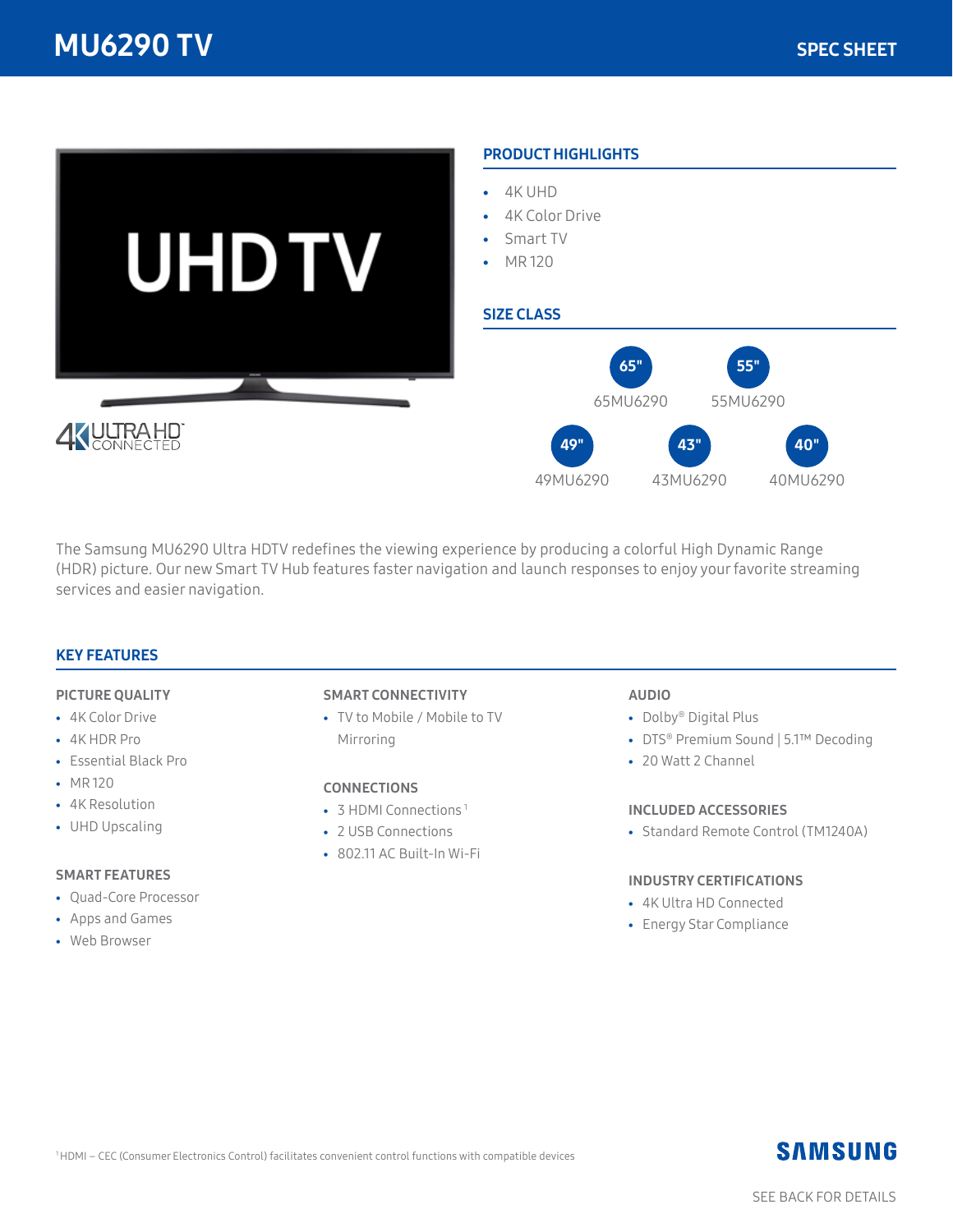# **KEY FEATURES** (page 1 of 2)

# PICTURE QUALITY

#### 4K COLOR DRIVE

See vibrant and clear color for an experience beyond HD.

#### 4K HDR PRO

With 4K HDR Pro, you can see a wider range of color, enabling you to better distinguish between dark to light.

#### ESSENTIAL BLACK PRO

Deeper shades of black promise a more immersive viewing experience.

#### MR 120

Get smooth action on fast-moving content with Motion Rate 120.

#### 4K RESOLUTION

Four times more pixels than Full HD means you're getting four times the resolution, so you'll clearly see the difference.

#### UHD UPSCALING

Upgrade lower resolution media to a stunning near ultra high-definition experience with enhanced detail and optimized picture quality.

#### SMART FEATURES

#### QUAD-CORE PROCESSOR

Enjoy a fluid browsing experience and faster control – switching between apps, streaming content, and other media effortlessly.<sup>1</sup>

#### SMART APPS

Put your favorite media and entertainment at your fingertips with apps built for your Samsung Smart TV – including streaming TV and movies, sports, social media, interactive games, weather, and more.<sup>2</sup>

#### FULL WEB BROWSER

Easily browse the web right on your TV – enjoy everything from online shopping and social media to entertainment news.<sup>2</sup>

#### SMART CONNECTIVITY

#### SCREEN MIRRORING

Mirror your phone or other compatible device's screen onto the TV's screen, instead of using your device's smaller screen to show content, media playback, or other functions.

#### CONNECTSHARE™ MOVIE

Plug your favorite entertainment and media into your TV – watch videos, play music, or view photos through a USB connection.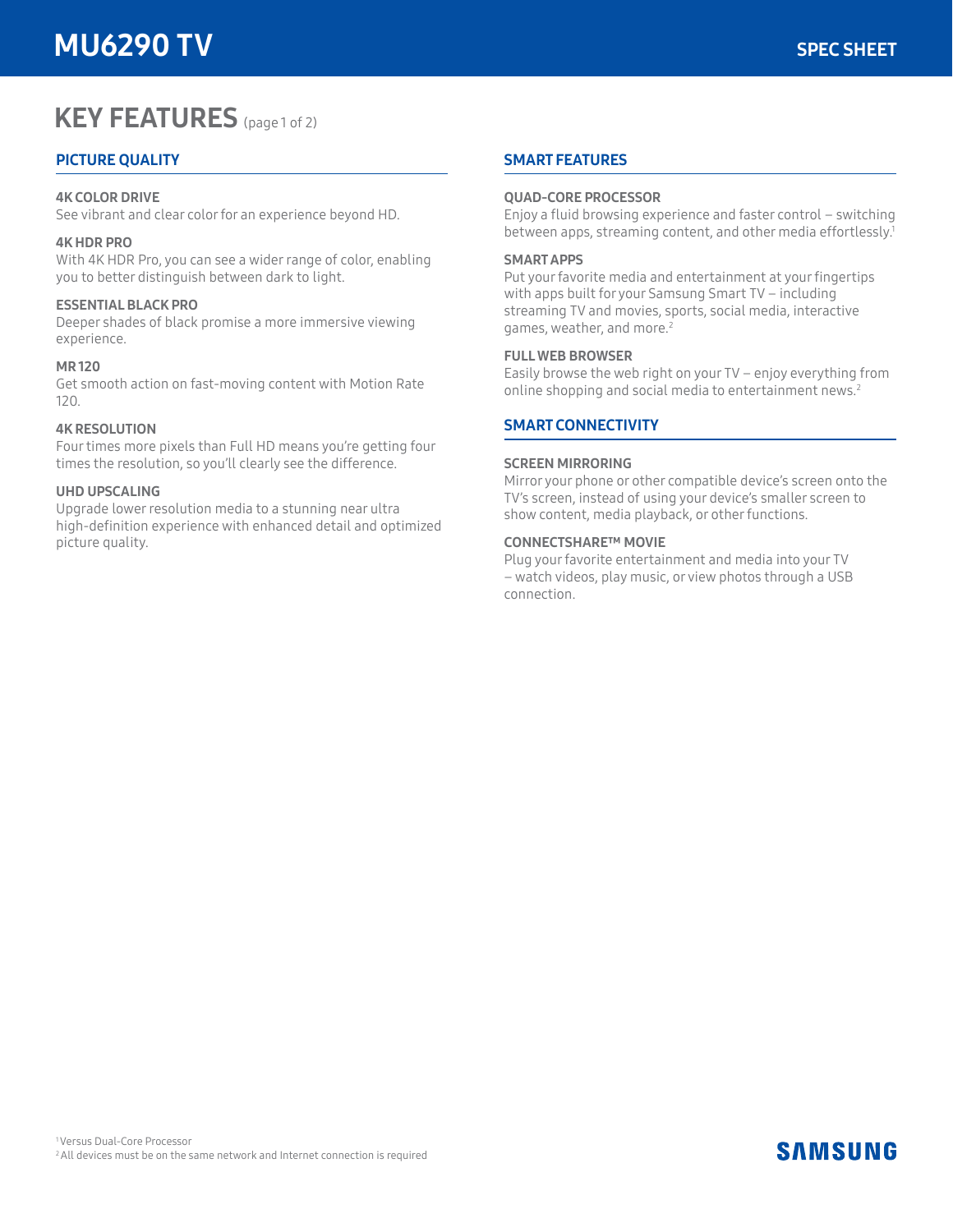# KEY FEATURES (page 2 of 2)

## **CONNECTIONS**

#### HDMI®

Enjoy higher quality audio and video with an HDMI connection that transmits both signals over a single cable. Compatible with next generation Ultra HD Blu-ray players and HDR content decoding.1

#### WI-FI

Enjoy your favorite on-demand content seamlessly through your existing network with built-in Wi-Fi (802.11 AC).

## AUDIO

#### DOLBY® DIGITAL PLUS

Enjoy the ultimate in digital sound quality on all your favorite movies, TV shows, and streaming content. Dolby Digital Plus optimizes your entertainment experience with enhanced sound richness and clarity.

#### DTS® PREMIUM SOUND 5.1™

Feel like you're part of the action by immersing your senses in 5.1 surround sound.

#### INCLUDED ACCESSORIES

#### STANDARD TV REMOTE CONTROLLER (TM1240A)

Controls all TV functions and Smart TV Hub navigation with ease.

## INDUSTRY CERTIFICATION LOGOS

#### 4K ULTRA HD CONNECTED

All Samsung 2017 4K UHD and QLED televisions comply with the CTA 4K Ultra High-Definition Connected definition requirements. The trade organization known as the Consumer Technology Association (CTA)® is considered an industry authority on engineering standards for consumer electronics in the United States. Visit www.cta.tech for more information.

1 HDMI – CEC (Consumer Electronics Control) facilitates convenient control functions with compatible devices

©2017 Samsung Electronics America, Inc. Samsung is a trademark or registered trademark of Samsung Electronics Co., Ltd. Samsung and Samsung SMART TV are trademarks or registered trademarks of Samsung Electronics Co., Ltd. All other brand, product and service names and logos are marks and/or registered trademarks of their respective owners. Screen images are simulated. Some devices may require Internet access. Apps may vary by product model. 4K UHD launch timing may vary by provider. Selection of 4K UHD content subject to individual content provider availability. Only select titles are available in 4K UHD. The Ultra HD Premium logo is a trademark of UHD Alliance, Inc.

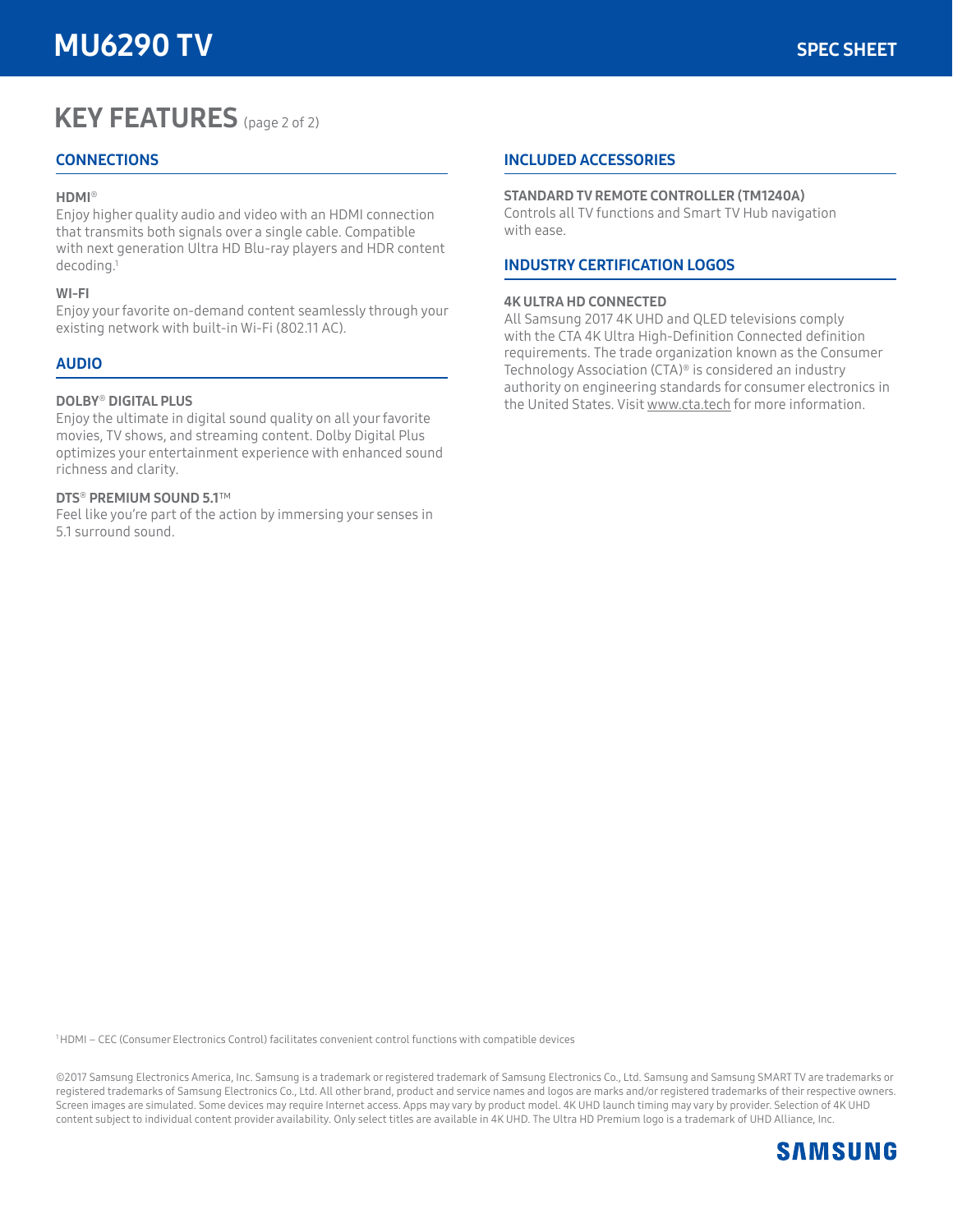# MU6290 TV

# MODELS

MODEL: 65MU6290 ORDER CODE: UN65MU6290FXZA

SCREEN SIZE CLASS: 65"

SCREEN DIAGONAL MEASUREMENT: 64.5"

UPC CODE: 887276234410

COUNTRY OF ORIGIN: Mexico

## DIMENSIONS (INCHES W x H x D):

- TV WITHOUT STAND: 57.6 x 33.2 x 2.5
- $\cdot$  TV WITH STAND: 57.6 x 35.7x 14.5
- SHIPPING: 68.7 x 38.5 x 7.8
- STAND FOOTPRINT: 37.9 x 8.7 x 14.5

#### WEIGHT (LBS):

- TV WITHOUT STAND: 51.8
- TV WITH STAND: 56.7
- SHIPPING: 75.4

VESA SUPPORT: Yes (400 mm x 400 mm)

#### ACCESSORIES INCLUDED IN BOX:

• REMOTE MODEL: TM1240A

MODEL: 55MU6290 ORDER CODE: UN55MU6290FXZA

SCREEN SIZE CLASS: 55"

SCREEN DIAGONAL MEASUREMENT: 54.6"

UPC CODE: 887276234380

COUNTRY OF ORIGIN: Mexico

#### DIMENSIONS (INCHES W x H x D):

- TV WITHOUT STAND: 48.9 x 28.3 x 2.5
- TV WITH STAND:  $48.9 \times 31 \times 12.2$
- SHIPPING:  $60.3 \times 32.8 \times 7.2$
- STAND FOOTPRINT:  $32.8 \times 6.3 \times 12.2$

#### WEIGHT (LBS):

- TV WITHOUT STAND: 33.7
- TV WITH STAND: 36.4
- SHIPPING: 50.5

VESA SUPPORT: Yes (400 mm x 400 mm)

#### ACCESSORIES INCLUDED IN BOX:

• REMOTE MODEL: TM1240A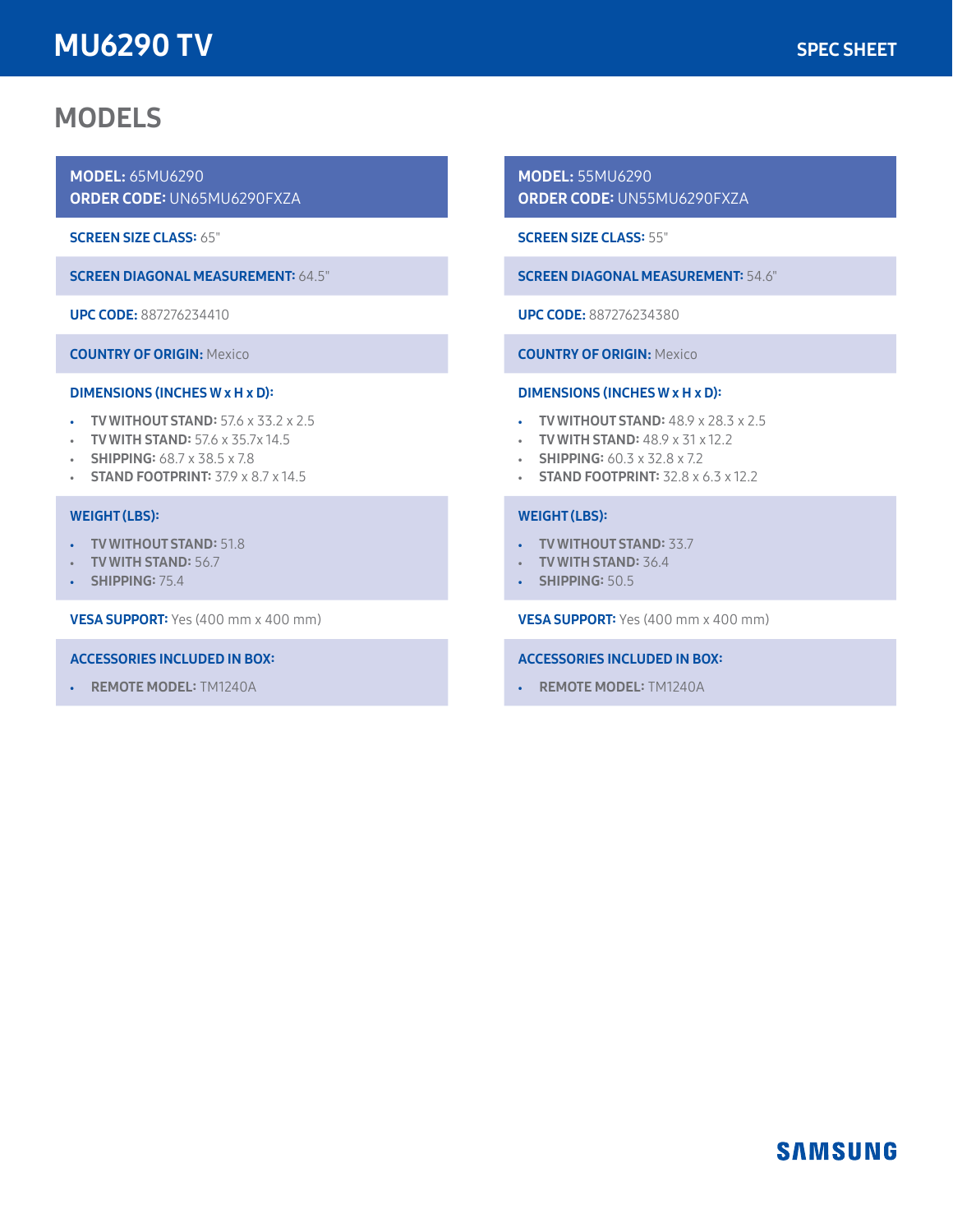# MU6290 TV

# MODELS

MODEL: 49MU6290 ORDER CODE: UN49MU6290FXZA

SCREEN SIZE CLASS: 49"

SCREEN DIAGONAL MEASUREMENT: 48.5"

UPC CODE: 887276234236

COUNTRY OF ORIGIN: Mexico

## DIMENSIONS (INCHES W x H x D):

- TV WITHOUT STAND: 43.6 x 25.5 x 2.1
- TV WITH STAND:  $43.6 \times 27.9 \times 12.2$
- SHIPPING:  $54.4 \times 29.5 \times 7$
- STAND FOOTPRINT:  $32.8 \times 6.3 \times 12.2$

## WEIGHT (LBS):

- TV WITHOUT STAND: 27.1
- TV WITH STAND: 30
- SHIPPING: 41.9

VESA SUPPORT: Yes (400 mm x 400 mm)

### ACCESSORIES INCLUDED IN BOX:

• REMOTE MODEL: TM1240A

MODEL: 43MU6290 ORDER CODE: UN43MU6290FXZA

SCREEN SIZE CLASS: 43"

SCREEN DIAGONAL MEASUREMENT: 42.5"

UPC CODE: 887276234205

COUNTRY OF ORIGIN: Mexico

## DIMENSIONS (INCHES W x H x D):

- TV WITHOUT STAND: 38.4 x 22.4 x 2.5
- TV WITH STAND:  $38.4 \times 25.1 \times 11.3$
- SHIPPING:  $48.5 \times 26.5 \times 6.3$
- STAND FOOTPRINT:  $29.6 \times 6.3 \times 11.3$

## WEIGHT (LBS):

- TV WITHOUT STAND: 19
- TV WITH STAND: 21.2
- SHIPPING: 29.5

VESA SUPPORT: Yes (200 mm x 200 mm)

### ACCESSORIES INCLUDED IN BOX:

• REMOTE MODEL: TM1240A